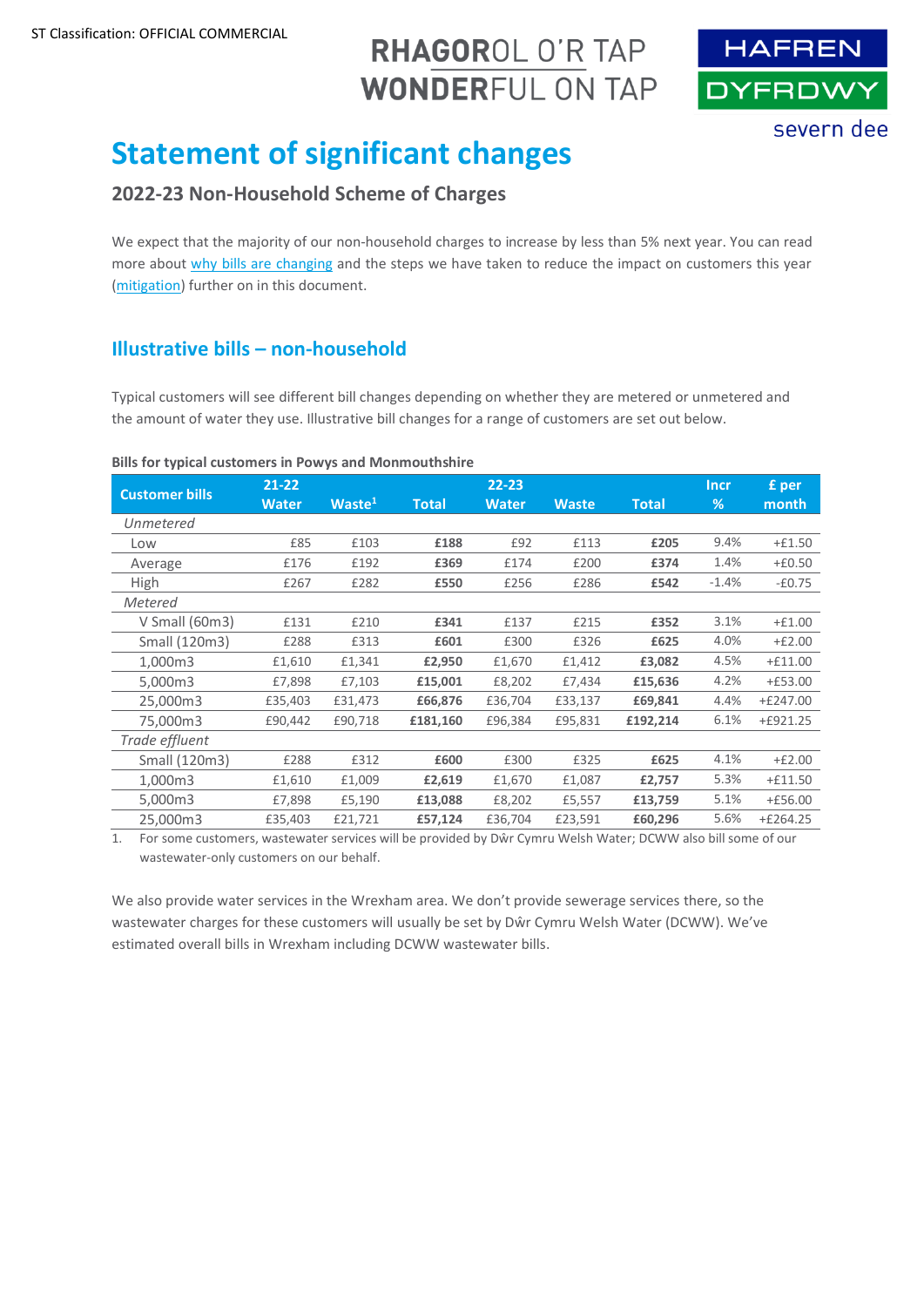| <b>Customer bills</b> | $21 - 22$    |                    |              | $22 - 23$    |                    |              | <b>Incr</b>   | £ per        |
|-----------------------|--------------|--------------------|--------------|--------------|--------------------|--------------|---------------|--------------|
|                       | <b>Water</b> | Waste <sup>1</sup> | <b>Total</b> | <b>Water</b> | Waste <sup>1</sup> | <b>Total</b> | $\frac{9}{6}$ | month        |
| Unmetered             |              |                    |              |              |                    |              |               |              |
| Low                   | £148         | £295               | £442         | £157         | £315               | £472         | 6.6%          | $+£2.50$     |
| Average               | £255         | £406               | £661         | £261         | £433               | £694         | 5.0%          | $+£2.75$     |
| High                  | £340         | £526               | £867         | £344         | £560               | £904         | 4.3%          | $+£3.00$     |
| Metered               |              |                    |              |              |                    |              |               |              |
| $V$ Small (60m3)      | £130         | £223               | £353         | £140         | £236               | £376         | 6.5%          | $+£2.00$     |
| Small (120m3)         | £254         | £409               | £663         | £276         | £428               | £705         | 6.4%          | $+£3.50$     |
| 1.000m3               | £1,312       | £2,094             | £3.407       | £1,433       | £2,179             | £3,613       | 6.0%          | $+£17.25$    |
| 5.000m3               | £6,298       | £9,412             | £15,710      | £6,915       | £9.777             | £16,691      | 6.2%          | $+£81.75$    |
| 25,000m3              | £31.142      | £45,272            | £76.414      | £34.248      | £46.979            | £81.227      | 6.3%          | $+£401.00$   |
| 75,000m3              | £93,267      | £133.599           | £226,866     | £102,759     | £138,620           | £241.380     | 6.4%          | $+£1.209.50$ |

#### <span id="page-1-1"></span>**Bills for typical customers in the Wrexham area**

1. Estimate based on information shared by Dŵr Cymru with an adjustment for the actual value of inflation.

It is likely that non-households in the Wrexham area could see higher increases than our combined service customers in Powys. Dŵr Cymru sewerage bills for 2022-23 are estimates because we didn't have their final charges at the time of publication. We've based these values on information they have shared with us, adjusting for the final value of inflation which was not available at the time.

# <span id="page-1-0"></span>**Why bills are changing**

Each year the revenue controls set by [Ofwat](https://www.ofwat.gov.uk/) (our regulator) allow us to recover a fixed amount of revenue from our customers. This covers the cost of treating water, running and maintaining our network and cleaning wastewater before it is discharged to the environment (you can read more about what your bill pays for [here\)](https://www.hdcymru.co.uk/my-account/our-service-explained/). For most of our charges this is modified by inflation, adjustments for performance and any past over or underrecovery in previous years.

This year:

- Inflation as measured by the Consumer Prices Index with Housing (CPIH) was 4.6%;
- [Ofwat](https://www.ofwat.gov.uk/) set an effective real reduction of -1.2% for our wholesale water service and an increase of +6.5% for wholesale wastewater revenue;
- There was [Revenue Correction](#page-3-0) adding 6.6% to charges this year we had far less revenue than we expected in 2020-21 due to the pandemic, which will push up bills next year; and
- We didn't deliver all of our performance commitments leading to some penalties ("[Outcome Delivery](#page-3-1)  [Incentives](#page-3-1)" or "ODIs") – these reduced charges by 3.7%.

The level of charges is also influenced by volume. When we set our charges, we divide our allowed revenue over the properties we serve and the volume we expect them to use. When the volume increases, this lowers our average charges and if it falls then we need to increase charges to raise the same level of revenue.

There has been a significant impact on demand this year as a result of the Covid-19 pandemic. While we expect the economy to recover during 2022-23, we think the process will be gradual – possibly with some setbacks - and we do not expect business demand to reach the same levels as we saw before the pandemic.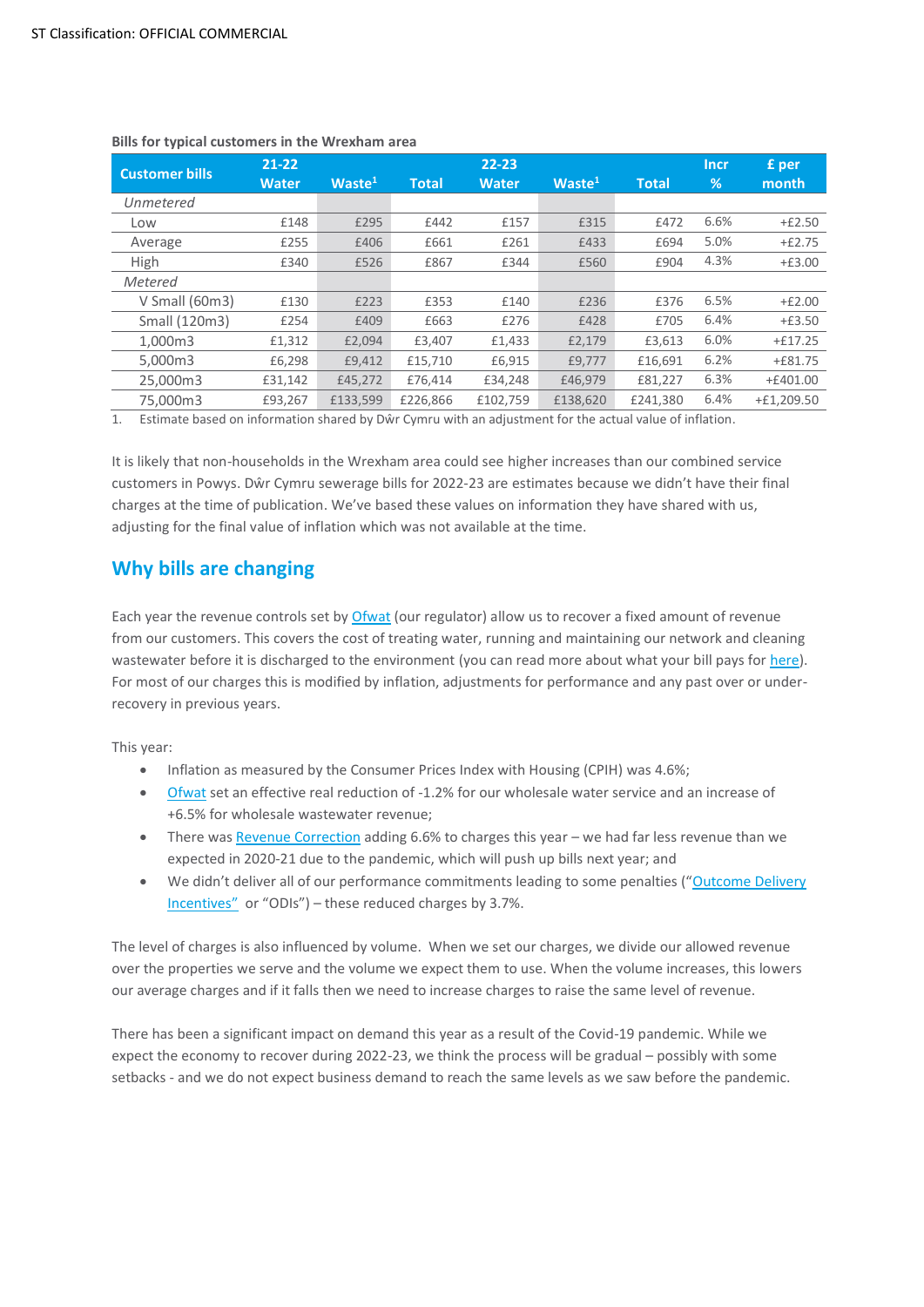### **Stakeholder views**

Our research tells us that household customers would be concerned if their overall bill increased by more than £2 per month, which is equivalent to around 7.6% of an average household bill in our area. Non-households are much more varied in size so there is no "average" non-household, but small business customers (the vast majority, by number) have usage similar to households. We now conduct a survey on this topic each year as part of our "customer tracker"; the results are very consistent from year to year.

There will be higher percentage increases for unmetered customers with low bills but in monetary terms these increases should not be large. Unmetered customers have the option of changing the way they are charged as we discuss in the [section below.](#page-2-0) The vast majority of non-household customers are already metered.

As we don't provide sewerage services in the Wrexham area, we've estimated the overall bill impact with indicative figures for Dŵr Cymru Welsh Water bills. Our assessment is [here.](#page-1-1)

We showed a draft view of our charges to [CCW](https://www.ccwater.org.uk/), who represent the views of water customers. We've taken account of their views and have rebalanced our charges to limit the higher increases wherever we can.

Our discussions with CCW took place before we had finalised our charges. There is always some variation when we publish our final charges, because we don't know what the final inflation figure will be until December. Forecasts for inflation have been rising and demand has been more uncertain than usual because of the continuing fallout from the Covid-19 pandemic.

# <span id="page-2-0"></span>**Managing changes in bills**

As the average change in non-household bills is quite modest, we have taken no further action to adjust charges this year. There will be changes for some groups of customers and we try to bring these in gradually, as set out below:

Some customer bills are still linked to the Rateable Value (RV) of their property and these bills will increase by more than metered customers. This is because – in general – unmetered customers use more water. We are gradually reducing the proportion of unmetered bills that is linked to RV and replacing this with fixed charges. We introduced a fixed charge for unmetered water in 2020-21, and did the same for wastewater last year. We're making very gradual changes to these charges, taking account of the other pressures on customers next year through higher inflation.

In Wrexham we are holding the fixed charge broadly flat, which will help keep bills down for the smallest customers. However, it does mean that charges based on [Rateable Value](#page-3-2) will increase and other unmetered businesses will pay more. Larger premises can often save money by having a meter installed, and if it is practical to install a meter we will do this free of charge – see ou[r website](https://hdcymru.co.uk/my-account/my-water-meter/apply-for-a-water-meter) for details. If we can't fit a meter, customers can request an assessed charge – this will be based on an estimate of water consumption.